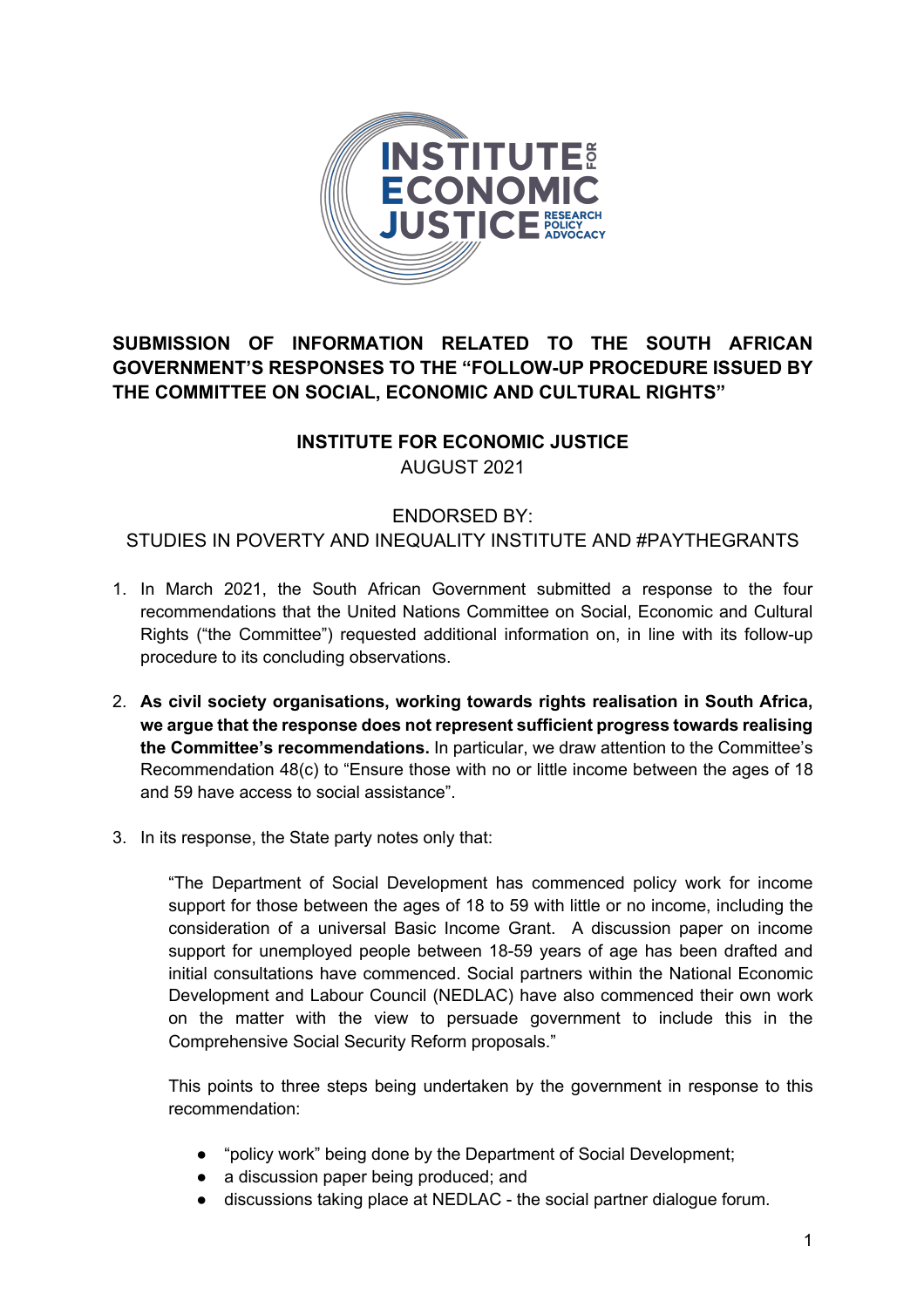Subsequent to the submission by the State party, the Department of Social Development has published, and subsequently withdrawn, a Green Paper on Comprehensive Social Security and Retirement Reform ("the Green Paper").

- 4. **This does not amount to sufficient progress for at least four reasons**.
- 5. **First, while we appreciate amending national policy is preceded by important processes of "policy work" and "policy discussions", these, in themselves, are not sufficient progress.** This is especially true in the context of such discussions having been sporadically on-going since the late 1990s.
	- 5.1. Given the immensely unequal country inherited from apartheid, the question of universal social assistance has been debated in South Africa since the early part of the democratic transition. In particular, there was a significant push from civil society organisations, trade unions, researchers and some parts of government for what was called a Basic Income Grant (BIG), now more commonly known as a Universal Basic Income Guarantee (UBIG). <sup>1</sup> The 1997 White Paper on Social Welfare committed to comprehensive social security, and proposals for a BIG were tabled in the Presidential Jobs Summit in 1998, leading to a commitment to investigate its viability. These discussions culminated in the Taylor Committee report of 2002 which recommended the introduction of a BIG. $<sup>2</sup>$  However, this was opposed by some in government as</sup> unaffordable.
	- 5.2. Contestation on comprehensive social security policy in government and society bogged the process down over many years, and a resolution was never reached.
	- 5.3. Since the 2000s a NEDLAC task team on comprehensive social security which is composed of representatives from organised business, labour, community and government - has met sporadically with little results.
	- 5.4. In 2014 the governing ANC elections manifesto undertook to: "Urgently finalise policy discussions on proposals for a comprehensive social protection policy that ensures that no needy South African falls through the social security net."
	- 5.5. As recently as 2019, the ANC adopted a resolution that advanced the objective of providing comprehensive social security. Specifically, to '[d]efine a basket of social security benefits that all should access, with the delivery of a package of services free from administrative burdens'.<sup>3</sup>
	- 5.6. Similarly, a number of organisations have already tabled proposals (including cost analysis and funding proposals) for the implementation of a UBIG. This is indicative of the fact that policy discussions on the implementation of social assistance for this demographic group have been ongoing for almost two decades.

<sup>1</sup> See: IEJ. 2021. Towards Income Security for All. *IEJ Social Protection Factsheet #1*. Available: https://www.iej.org.za/wp-content/uploads/2021/03/IEJ-policy-brief-UBIG\_2.pdf

 $2$  The Taylor Committee. 2002. Report of the Committee of Inquiry into a Comprehensive System of Social Security for South Africa.

 $3$  IEJ. 2021.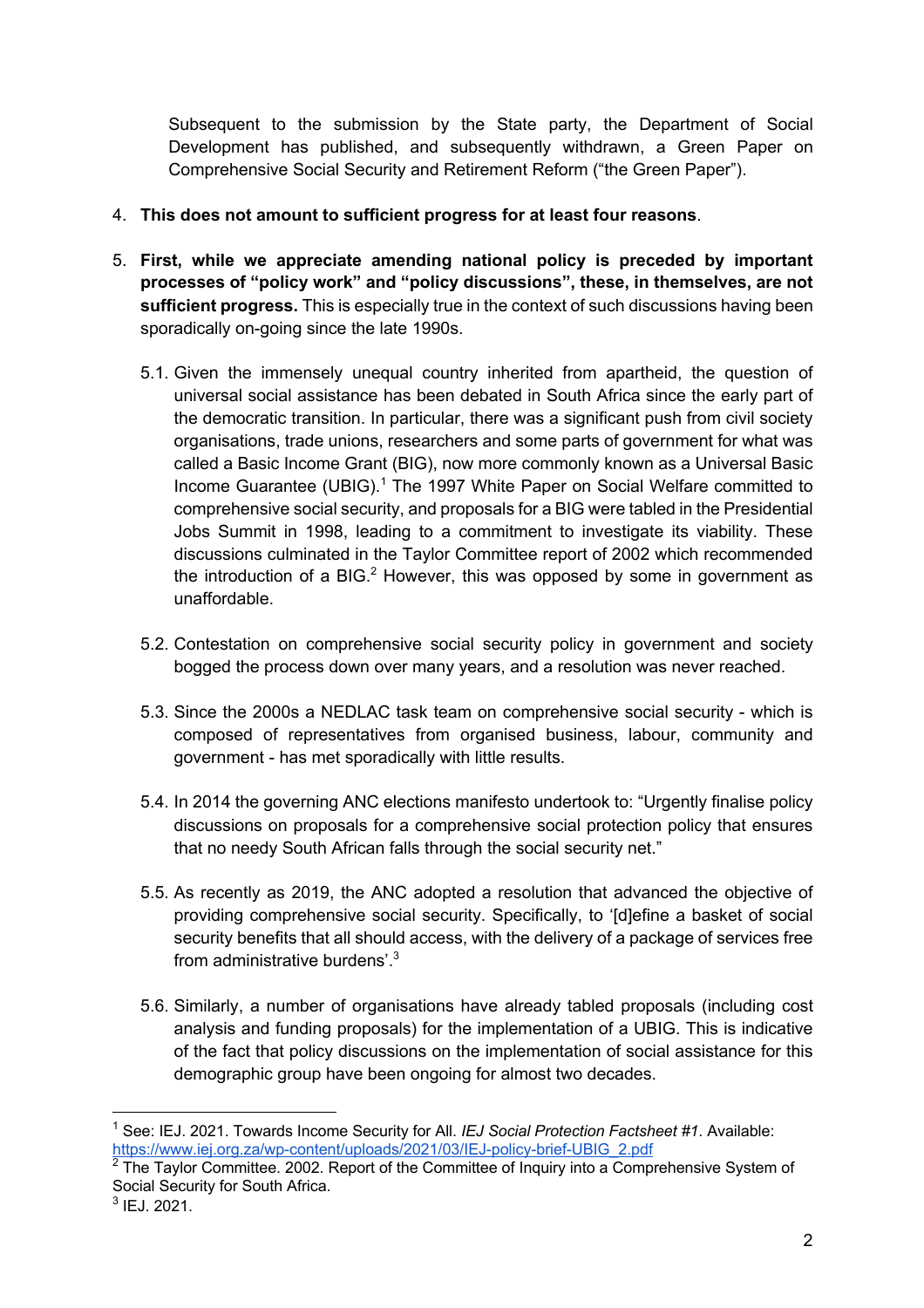- 5.7. As such, policy discussions and consultation in government, parliament and at social dialogue forums forums like NEDLAC significantly predate the recommendations by the Committee, and have been going on for nearly twenty years. So continuing discussions in these forums - without any concrete outcomes - should not be taken to represent sufficient progress.
- 6. **Secondly, recent developments regarding the introduction, then termination, then reintroduction, of a special COVID-19 Social Relief of Distress grant ("SRD grant") do not instill confidence that the government is committed to the long-term implementation of support for this group**.
	- 6.1. In response to the COVID-19 crisis and the socio-economic impact of related lockdowns, and only after significant pressure from civil society organisations, the government put in place measures to assist those in the 18-59 bracket who were not employed. This SRD grant was set at R350 (~\$24) per person per month. Many activists and researchers were hopeful that this development would pave the way for the institution of permanent income support for this age bracket. However:
		- The quantum was insufficient. While a critical lifeline for many families, it was still far below below the Upper Bound Poverty Line ("UBPL") of R1,268 (~\$87) per month and also significantly below the Food Poverty Line ("FPL") of R585 (~\$40) per month.
		- Targeting excluded many in need. In order to receive the grant, a recipient could not currently: be employed or receiving any form of income; be receiving a grant or other government COVID-19 support (including an exclusion of caregivers who receive a grant on behalf of their dependant); be receiving an Unemployment Insurance Fund (UIF) benefit nor qualifying to receive UIF benefits; be receiving a stipend from NSFAS or other financial aid; and could not be a resident in a government funded or subsidised institution. Given the inadequacy of the support, the condition of not receiving any other government support or income, is not in keeping with the right to adequate social assistance and a decent standard of living.
		- Access was limited. Although approximately 6 million people accessed the grant per month, this was far below the estimated 9 to 12 million eligible recipients.<sup>4</sup>
	- 6.2. The SRD grant was originally put in place for only six months and there was general reluctance to extend the SRD grant at each step. Ultimately, while the grant was extended on two occasions (each time only after considerable pressure from civil society organisations), it was terminated in April 2021. This was despite high levels of social distress and widespread hunger, worsening unemployment levels and the reinstatement of "Level 4" lockdowns in June 2021 (the second most severe on South Africa's lockdown scale).
	- 6.3. In July 2021, South Africa experienced some of the worst social unrest in the postapartheid period. This was concentrated in the province of KwaZulu-Natal and some parts of Gauteng Province. The unrest was sparked by the imprisonment of former

<sup>4</sup> Bassier, I. and Leibbrandt, M. 2020. Social Protection in Response to COVID-19.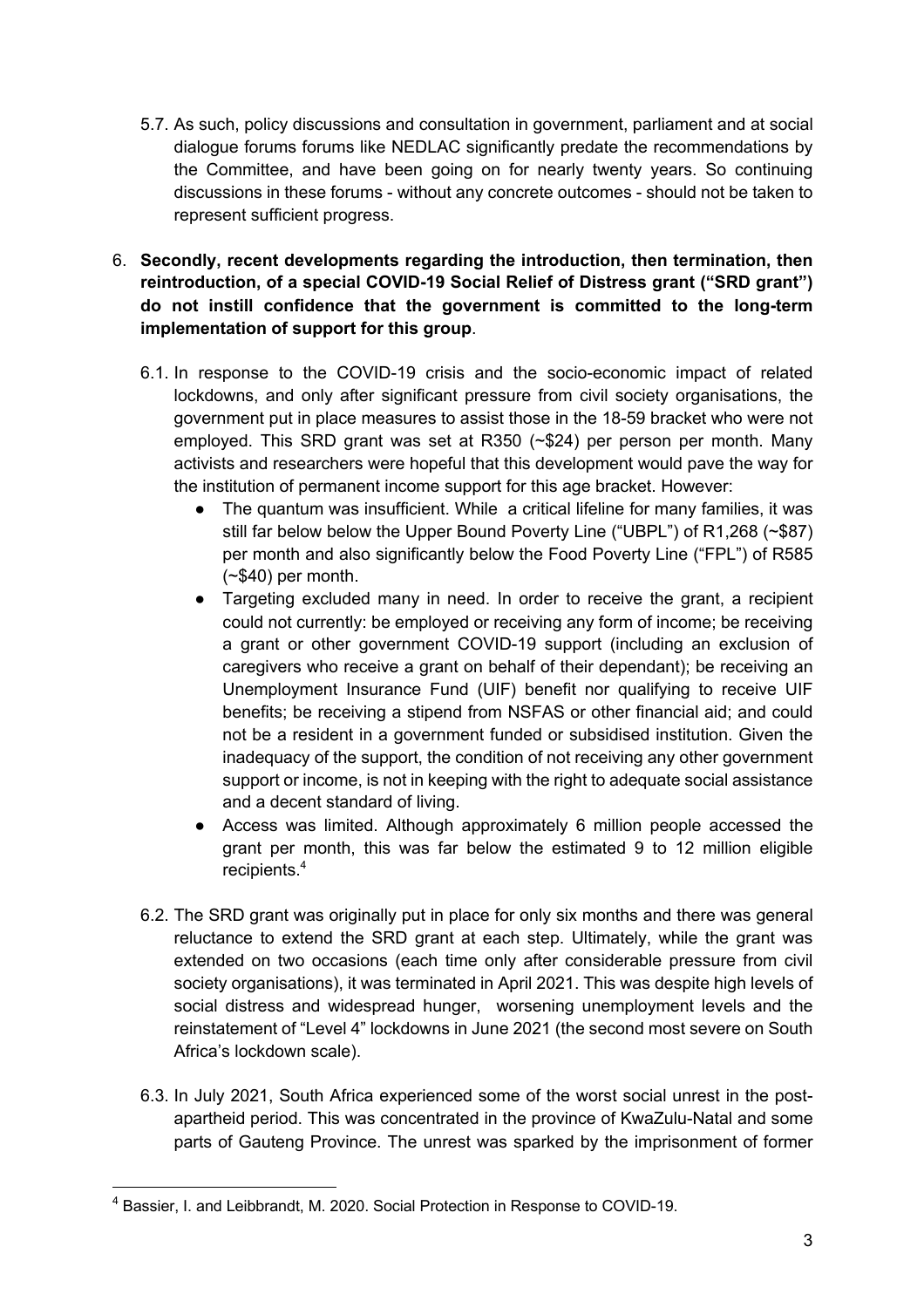President Jacob Zuma on contempt of court charges but took on a complex character. One element was the widespread looting of basic foodstuffs like bread, cooking oil, and maize meal. While the dynamics of this unrest are multifaceted and still somewhat uncertain, many commentators, civil society groups, and community leaders pointed to the fact that the extent to which people were motivated to loot even basic goods spoke to the dire socio-economic situation in the country—in part exacerbated by the removal of the SRD grant at the end of April 2021.

- 6.4. After significant public pressure, the government reintroduced the SRD grant from August 2021 to end March 2022. Positively, the previous limitation excluding caregivers who received a child support grant on behalf of a child, was removed, a demand which had been made by civil society organisations. However:
	- Applicants must reapply through a cumbersome process that previously excluded many in need;
	- The stringent criteria remain in place; and
	- The level remains at the 2020 level of R350, below the UBPL and FPL, despite widespread agreement in society that the grant should be increased at minimum to the food poverty line of R585.
- 6.5. The SRD grant was shown to be relatively pro-poor in terms of its recipients and brought millions into the social assistance system, who were not previously receiving any other income support.<sup>5</sup> While there were some issues with rollout, the SRD shows the possibility of the permanent extension of such support and proves that the infrastructure for it exists already.
- 7. **Third, the government has adopted a medium-term fiscal framework that makes significant cuts to social support and cannot therefore be understood as reasonably able to accommodate the type of expansion of social support that this recommendation entails**.
	- 7.1. The National Treasury, on countless occasions, has reinforced the government's commitment to 'fiscal consolidation,' citing the country's debt burden as 'unsustainable' and using this to justify heavy budget cuts. The Budget proposes R1.74 trillion in consolidated non-interest expenditure in 2021/22, R1.73 in 2022/23, and R1.75 trillion in 2023/24. Considering expected inflation, as National Treasury notes "consolidated non-interest spending will contract at an annual real average rate of 5.2 per cent". This entails a fall in spending per person and leads to real reductions in health, learning and culture, and general public services. In 2022/23, real per capita non-interest spending will have been reduced by 10% compared with 2019/20 (meaning government will be spending R2,700 less per head of population on public services). These cuts are also primarily in care industries which increases the burden on women. Given the pressing social needs, enormously exacerbated by COVID-19, this is deeply irresponsible.

 $<sup>5</sup>$  Köhler, T. and Bhorat, H. 2020. Social assistance during South Africa's national lockdown:</sup> Examining the COVID-19 grant, changes to the Child Support Grant, and post-October policy options. *NIDS-CRAM Research Paper*.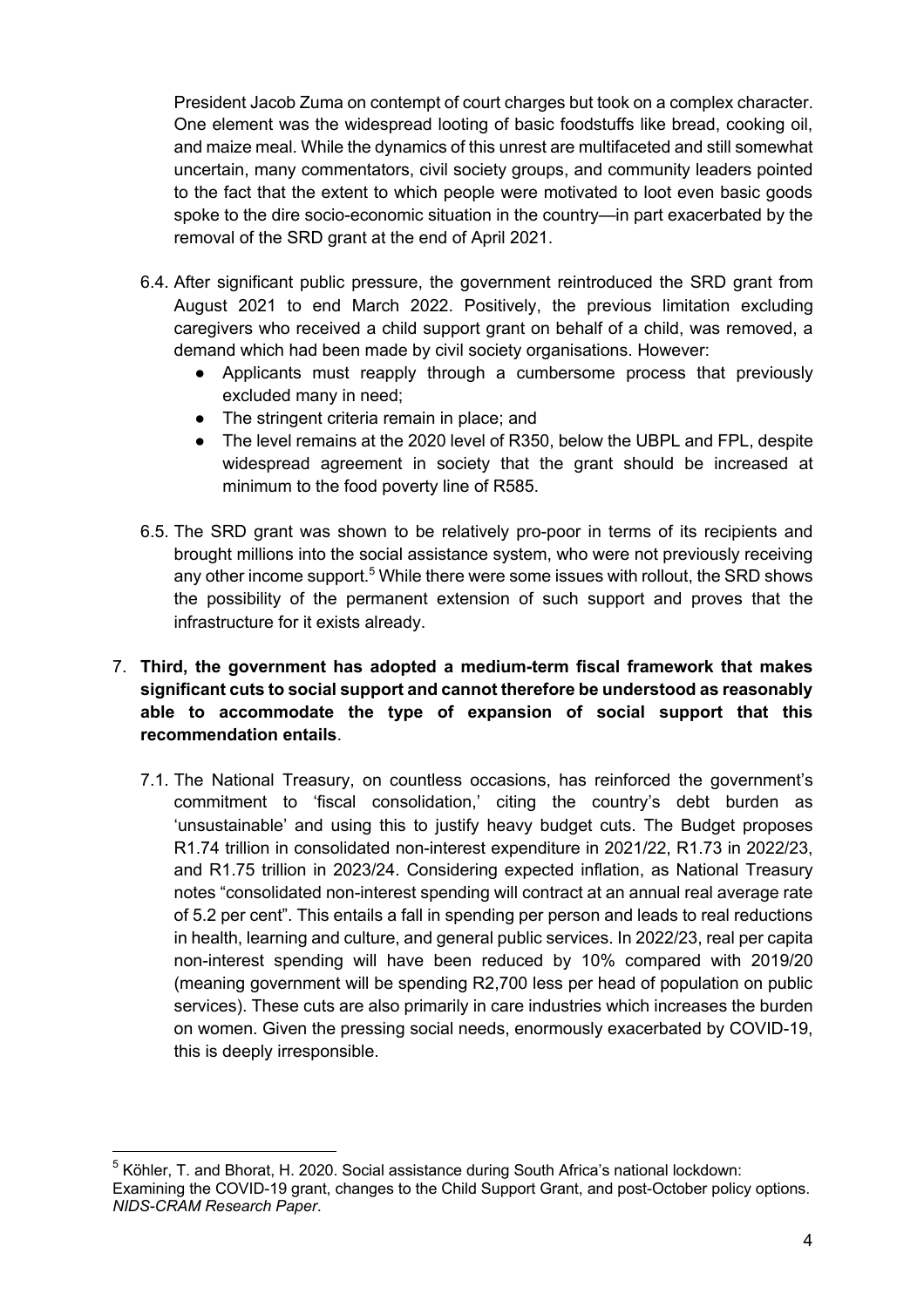- 7.2. In real terms, current social grants will decline by 2.4%. The Child Support Grant, which decreases least, sees a nominal rise of 3.4% - from R445 to R460 - below the 2021/22 expected inflation of 4.2%, resulting in a real decrease of 0.8%.
- 7.3. Funding for the original extension of the SRD grant was provided at the expense of funding for the Presidential Employment Stimulus.
- 7.4. In the context of these major budget cuts and decreases in social grants in real terms, it is untenable for the government to claim that progress is being made towards income support for 18 to 59 year olds.
- 8. **Fourth, although the Green Paper takes an ambitious position in moving towards a Basic Income Grant ("BIG"), this position was rejected by others within Cabinet and following intense contestation, withdrawn**. The Green Paper makes a number of critical policy statements which are welcome.
	- 8.1. On the desirability of a BIG it notes (para 4.14): 'In the context of the SA social assistance landscape, a BIG will be easier to implement for the working age group only while maintaining the existing social grants for children, the elderly and people with disabilities. In line with the reform proposal for our existing social grant framework, the BIG should be unconditional, individually targeted and at level that will at least lift the individual out of poverty.'
	- 8.2. On the universality of a BIG it notes (para 4.14.1): 'A universal grant will clearly be the fastest route as it could likely have almost everyone reached in a matter of months. … Administratively, it is a lot easier for SARS to recoup the grant paid to a wealthy individual with a technical adjustment to the tax brackets than for SASSA to interview millions of applicants to determine whether the applicant qualifies based on income. A universal grant is therefore potentially more efficient, cost effective and better targeted resulting in fewer exclusions. … The key benefit of universal benefits is that it promotes social solidarity and buy-in to the system; and it is administratively much simpler to administer with fewer exclusion challenges. It reduces stigma of the poor and discontent amongst the wealthy who feel that they are the ones funding the system.'
	- 8.3. On the quantum of the BIG it notes (para 4.14.2): 'While many appreciated the COVID relief, being 40% below the poverty line, it makes a very small dent as many people are still experiencing hunger and starvation. These are almost similar arguments made regarding the CSG, which is way below the poverty line and while it has aided to reduce poverty shocks, it makes very little impact, if any on SA's widespread inequalities. The options for the value thus depend on what objectives the state would like to achieve first, including inter alia; reducing hunger, reducing poverty and improving the standard of living of our people. The options for the value thus depend on what objectives we would like to achieve first. The options would include: • Reduce hunger (with the goal being to eradicate). With this option, the grant value would have to be around the FPL, and • Reduce poverty (with the goal being to eradicate). This option would require the grant value to be pitched around the LBPL. • Improve people's standard of living (with the goal being to significantly reduce inequality and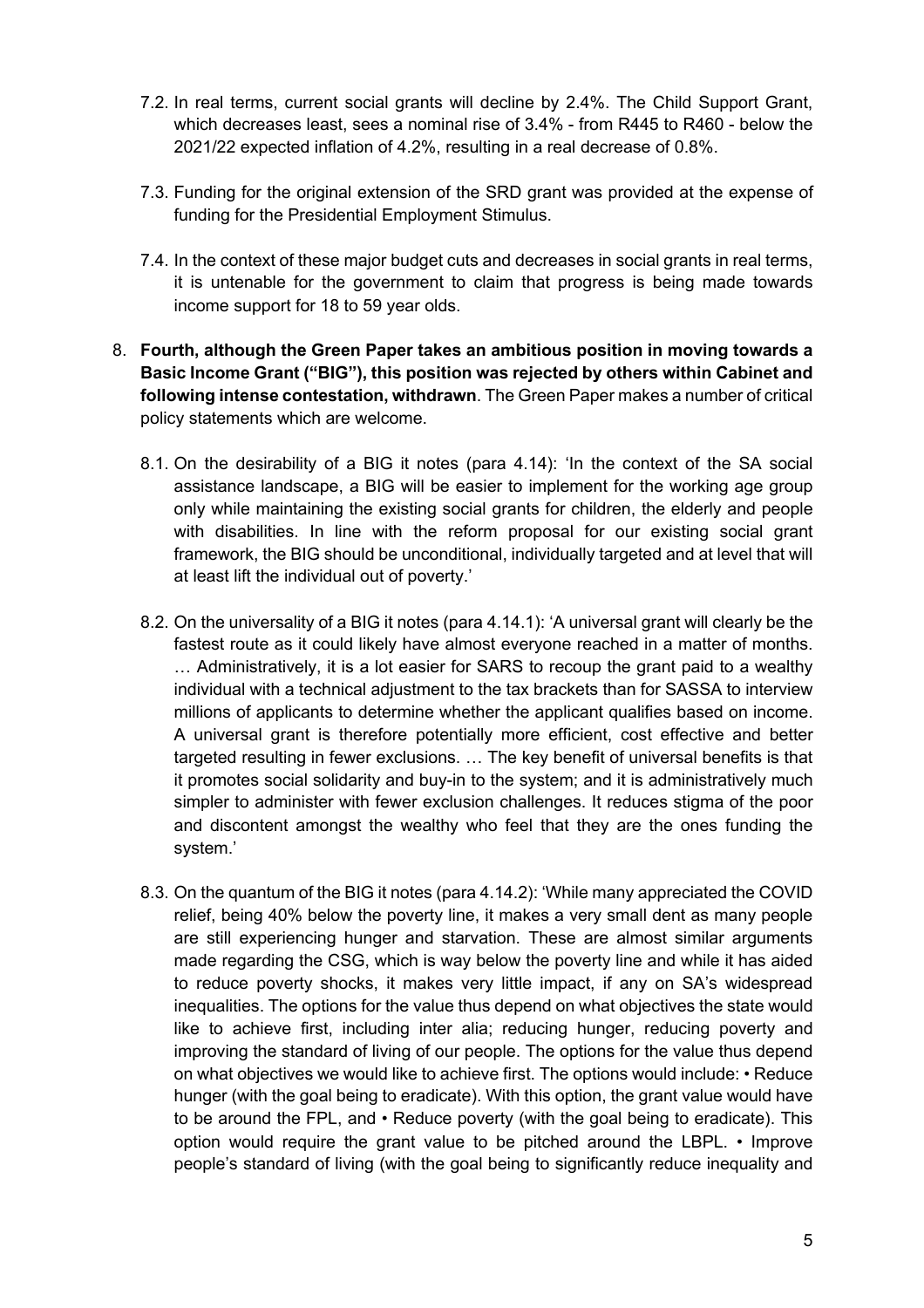social ills in society). In this case, the value should be significantly higher, but at least starting at the UBPL.'

- 8.4. However, the Green Paper has been rejected by National Treasury, the department holding the purse strings.
- 8.5. On 19 August 2021, it was reported that Deputy Director-General Ismail Momoniat said the proposal reflected *some of the aspirations of the various constituencies* in the National Economic and Labour Council (NEDLAC), which had not reached consensus on it after several years of discussion. Further, the Green Paper *has not been approved by the cabinet and is not government policy*. 6
- 8.6. On 27 August 2021, it was reported that Deputy Finance Minister David Masondo cautioned against the "aspirational plans" proposed by the department – warning that it's not something the country can afford. He said: 'We have to ask ourselves what are the preconditions for a social security grant proposed in these reforms,' and 'As a country, we should sequence our current economic priorities, and we should not confuse our aspirations with what is possible economically.' Further: 'Many countries that have social security funds have good economic growth. Currently, we have an economy that is faced with many fiscal risks.' It was further reported that similar concerns were raised by the Treasury Director-General, Dondo Mogajane, who said that South Africa's debt to gross domestic product (GDP) is one of the largest in the world $<sup>7</sup>$ </sup>
- 8.7. On 31 August 2021, the Green Paper was withdrawn.
- 9. **The undersigned organisations fear a regression in the South African government's commitment to expanding social security to 18-59 year olds as recommended by the Committee**.
	- 9.1. While "policy discussions" are ongoing the first concrete step towards expanding social security is being rejected by the National Treasury.
	- 9.2. The existing SRD grant has only been extended until the end of March 2022, missing an opportunity to clearly state this should serve as a bridge to universal society security.
	- 9.3. Budgets indicate a reduction in the real value of existing social grants.
	- 9.4. Budgets provide for less funding for social spending, and social security in particular.

 $6$  Ensor, L. 2021. Treasury steps in to calm raging debate over social safety net. Business Day. Available at:

https://www.businesslive.co.za/bd/national/2021-08-19-treasury-steps-in-to-calm-raging-debate-oversocial-safety-net/

 $7$  Business Teach. 2021. Treasury's sombre warning about the proposed basic income grant for South Africa. Business Tech. Available at:

https://businesstech.co.za/news/finance/516398/treasurys-sombre-warning-about-the-proposedbasic-income-grant-for-south-africa/